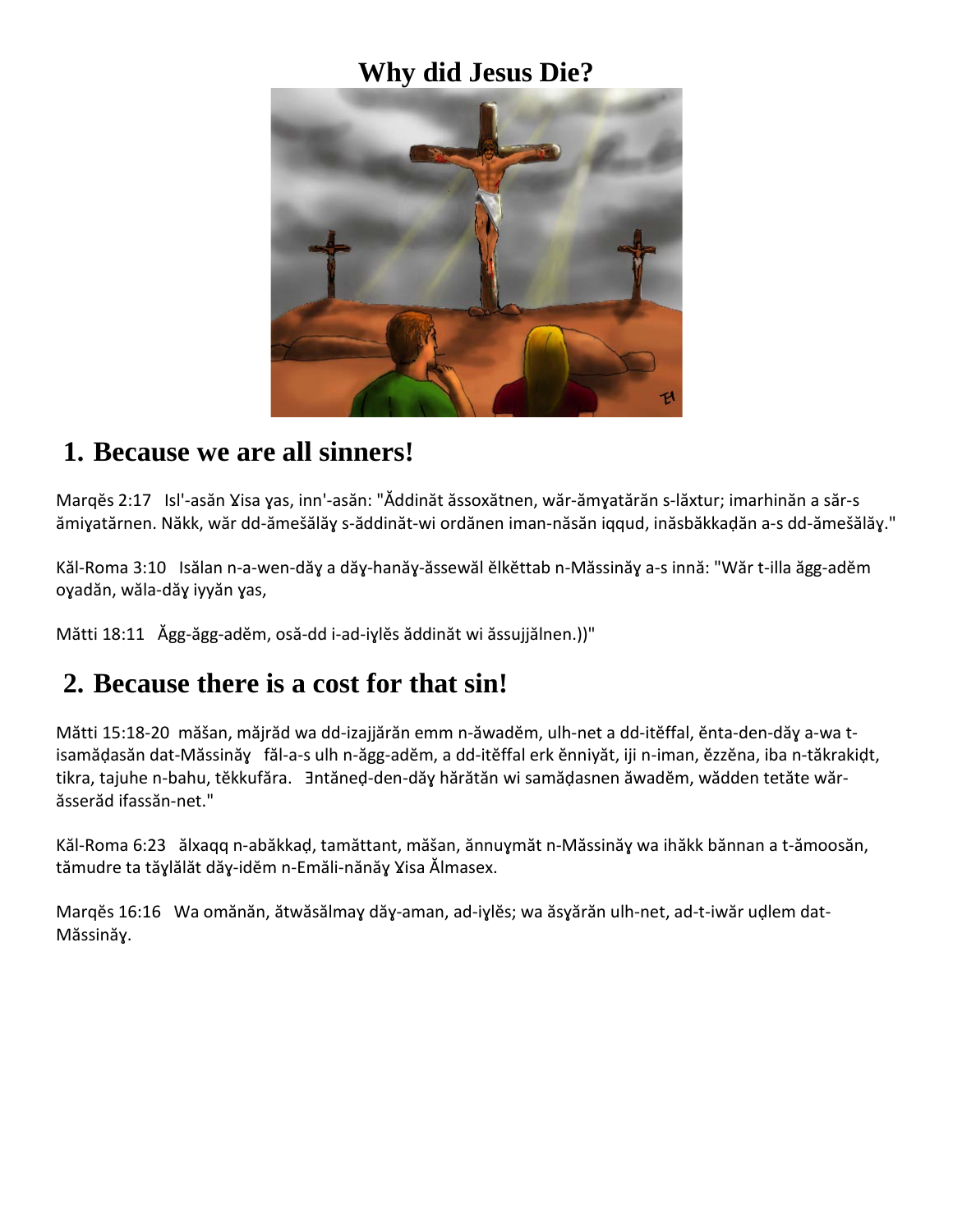

**There is a cost for sin!**

# **3. Because Jesus died and paid for our sins on the cross!**

Mătti 1:21 ad-tĕkrĕš alyaḍ, tĕjĕd-as isĕm Ɣisa făl-a-s ĕnta a madăn-iɣlĕs tamĕtte-net dăɣ-ibăkkaḍăn-net."

Kăl-Roma 5:8 Măšan Măssinăɣ, ij'-anăɣ tărha-ta-dăɣ s-hărwa-dăɣ nămoos ăddinăt warăn ibăkkaḍăn-năsăn, ămmut Ălmasex dăɣ-tĕssĕba-nănăɣ

Exya 3:16 "For God so loved the world, that he gave his only begotten Son, that whosoever believeth in him should not perish, but have everlasting life."

Mătti 18:11 Ăgg-ăgg-adĕm, osă-dd i-ad-iɣlĕs ăddinăt wi ăssujjălnen.))"

## **4. Salvation is a free gift, not by good works. You must take God's word for it, and trust Jesus alone!**

Ijităn n-inĕmmušal 4:12 Wăr t-illa ĕlɣĕllas ar s-isĕm wa-net făl-a-s wăr t-illa isĕm ikfa Măssinăɣ dawišĕnnawăn i-ĕlɣĕllas n-dăgg-adĕm săl wa-net."

Kăl-Ifăsus 2:8-9 Ănnuɣmăt n-Măssinăɣ ăddewăn d-immun săr-s a iɣallăsăn; a-wen, wădden ăgg-adĕm a ddifal, ihuk n-Măssinăɣ a ămoos. 9 Wăr t-jărrĕwăn imărkedăn ămešăl ăwadĕm i-ad-wăr-itĕbărij wăl' iyyăn.

Titus 3:5 Iɣlăs-anăɣ, wădden a-s innin ill'-e a oɣadăn nămesăl, ănn-ak, iɣlăs-anăɣ dăɣ-tĕssĕba n-tĕmɣăre ntăhanint-net, iššĕšdăj-anăɣ s-tărna n-Unfas Šăddijăn i-ad-numas ăddinăt ăynaynen; ikf'-anăɣ tămudre tăynayăt.

# **5. We must put our faith and trust in Christ alone!**

Margěs 9:23 Inn'-as Yisa: "Těnned: 'kunta tăddoobed!' ∃lměd a-s wăr t-illa a-s wădden răqqiis i-amuměn."

Marqĕs 1:15 Ijanna i-ăddinăt: "Tăqqăn tăwwăḍ! Tĕmmĕnĕya n-Măssinăɣ, tohăẓ-dd; utabăt, tamĕnăm sisălan n-Ălĕnžil."